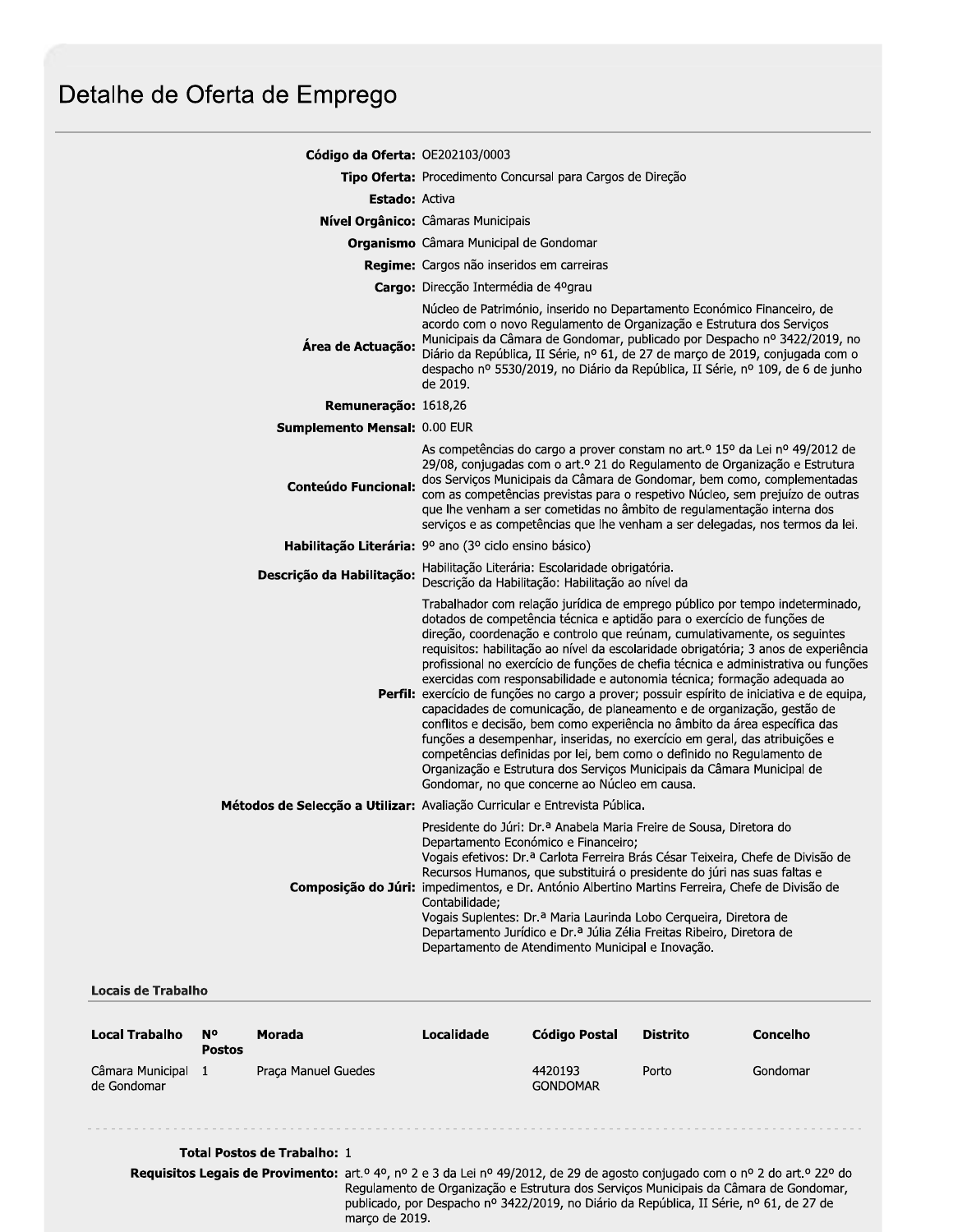## Requisitos de Nacionalidade: Sim

## ucaçao<br>Social: Diário da República; Jornal o Público Jornal Oficial/Orgão de Comunicação

Apresentação de Candidaturas

Local: Município de Gondomar

|                                      | Formalização da Candidatura: As candidaturas deverão ser formalizadas utilizando a plataforma de serviços on-line<br>disponível na página eletrónica do município (www.cm-gondomar.pt – Balcão Virtual –<br>serviços on-line), mediante o preenchimento do respetivo formulário e da submissão dos<br>documentos de habilitação da candidatura.<br>- Todos os documentos devem ser entregues no formato PDF, com o nome identificativo do<br>documento submetido, sem carateres especiais ( $\zeta$ , $\tilde{a}$ , $\tilde{o}$ , $\#$ , etc.).<br>- As candidaturas podem ser submetidas sem registo prévio na plataforma dos serviços on-<br>line do Município de Gondomar.<br>- Na impossibilidade de submeter a candidatura através dos serviços on-line do Município<br>poderá submetê-la em formato digital, presencialmente, através do atendimento, nos<br>serviços do Balcão Unico de Atendimento, durante o horário de expediente, dentro do prazo<br>de apresentação de candidaturas.<br>- Deverão entregar, anexo ao formulário de candidatura, sob pena da candidatura não ser<br>considerada, os seguintes documentos:<br>a) Curriculum vitae detalhado, datado e assinado, do qual conste, designadamente, a<br>identificação completa, as habilitações literárias e profissionais, com a indicação das funções<br>que exerce, bem como as que exerceu, com indicação dos períodos de duração e atividades<br>relevantes, a formação profissional detida, com indicação das ações de formação finalizadas,<br>entidades que as promoveram, duração e datas de realização, juntando cópias dos<br>respetivos certificados, sob pena de os mesmos não serem considerados, bem como<br>qualquer outro elemento que considere relevante para a apreciação curricular a fazer;<br>b) Fotocópia do certificado das habilitações académicas, onde conste que concluiu a<br>licenciatura e a nota final de licenciatura/mestrado;<br>c) Fotocópia dos certificados de formação profissional frequentada e mencionadas no<br>curriculum vitae;<br>d) Declaração devidamente autenticada e atualizada (reportada ao prazo estabelecido para a<br>apresentação de candidaturas) emitida pelo serviço ou organismo a que o candidato se<br>encontra vinculado, onde conste inequivocamente a natureza do vínculo à Administração<br>Pública, a antiguidade na categoria e/ou carreira e, ainda, o conteúdo funcional, com<br>especificação das tarefas e responsabilidades inerentes ao posto que ocupa e a avaliação de<br>desempenho obtida nos últimos três anos (menções qualitativas e quantitativas).<br>- Não são admitidas candidaturas enviadas pelo correio eletrónico, bem como em suporte<br>papel.<br>Os candidatos que se encontrem a exercer funções no Município de Gondomar ficam<br>dispensados de apresentar os documentos comprovativos dos factos indicados no curriculum<br>desde que, expressamente, refiram que os mesmos se encontram arquivados no respetivo<br>processo individual, ficando igualmente dispensados da apresentação da declaração<br>constante na alínea d).<br>As falsas declarações serão punidas nos termos da lei. |
|--------------------------------------|---------------------------------------------------------------------------------------------------------------------------------------------------------------------------------------------------------------------------------------------------------------------------------------------------------------------------------------------------------------------------------------------------------------------------------------------------------------------------------------------------------------------------------------------------------------------------------------------------------------------------------------------------------------------------------------------------------------------------------------------------------------------------------------------------------------------------------------------------------------------------------------------------------------------------------------------------------------------------------------------------------------------------------------------------------------------------------------------------------------------------------------------------------------------------------------------------------------------------------------------------------------------------------------------------------------------------------------------------------------------------------------------------------------------------------------------------------------------------------------------------------------------------------------------------------------------------------------------------------------------------------------------------------------------------------------------------------------------------------------------------------------------------------------------------------------------------------------------------------------------------------------------------------------------------------------------------------------------------------------------------------------------------------------------------------------------------------------------------------------------------------------------------------------------------------------------------------------------------------------------------------------------------------------------------------------------------------------------------------------------------------------------------------------------------------------------------------------------------------------------------------------------------------------------------------------------------------------------------------------------------------------------------------------------------------------------------------------------------------------------------------------------------------------------------------------------------------------------------------------------------------------------------------------------------------------------------------------------------------------------------------------------------------------------------------------------------------------------------------------------------------------------------------------------|
| <b>Contacto: 224660500</b>           |                                                                                                                                                                                                                                                                                                                                                                                                                                                                                                                                                                                                                                                                                                                                                                                                                                                                                                                                                                                                                                                                                                                                                                                                                                                                                                                                                                                                                                                                                                                                                                                                                                                                                                                                                                                                                                                                                                                                                                                                                                                                                                                                                                                                                                                                                                                                                                                                                                                                                                                                                                                                                                                                                                                                                                                                                                                                                                                                                                                                                                                                                                                                                                     |
| Data de Publicação 2021-03-01        |                                                                                                                                                                                                                                                                                                                                                                                                                                                                                                                                                                                                                                                                                                                                                                                                                                                                                                                                                                                                                                                                                                                                                                                                                                                                                                                                                                                                                                                                                                                                                                                                                                                                                                                                                                                                                                                                                                                                                                                                                                                                                                                                                                                                                                                                                                                                                                                                                                                                                                                                                                                                                                                                                                                                                                                                                                                                                                                                                                                                                                                                                                                                                                     |
| <b>Data Limite: 2021-03-12</b>       |                                                                                                                                                                                                                                                                                                                                                                                                                                                                                                                                                                                                                                                                                                                                                                                                                                                                                                                                                                                                                                                                                                                                                                                                                                                                                                                                                                                                                                                                                                                                                                                                                                                                                                                                                                                                                                                                                                                                                                                                                                                                                                                                                                                                                                                                                                                                                                                                                                                                                                                                                                                                                                                                                                                                                                                                                                                                                                                                                                                                                                                                                                                                                                     |
| <b>Observações Gerais:</b> A V I S O |                                                                                                                                                                                                                                                                                                                                                                                                                                                                                                                                                                                                                                                                                                                                                                                                                                                                                                                                                                                                                                                                                                                                                                                                                                                                                                                                                                                                                                                                                                                                                                                                                                                                                                                                                                                                                                                                                                                                                                                                                                                                                                                                                                                                                                                                                                                                                                                                                                                                                                                                                                                                                                                                                                                                                                                                                                                                                                                                                                                                                                                                                                                                                                     |
|                                      | RECRUTAMENTO DE CARGO DE DIREÇÃO INTERMÉDIA DE 4º GRAU - NÚCLEO DE<br>PATRIMÓNIO                                                                                                                                                                                                                                                                                                                                                                                                                                                                                                                                                                                                                                                                                                                                                                                                                                                                                                                                                                                                                                                                                                                                                                                                                                                                                                                                                                                                                                                                                                                                                                                                                                                                                                                                                                                                                                                                                                                                                                                                                                                                                                                                                                                                                                                                                                                                                                                                                                                                                                                                                                                                                                                                                                                                                                                                                                                                                                                                                                                                                                                                                    |
|                                      | Para efeitos do disposto no n.º 1 do art.º 21º da Lei n.º 2/2004 de 15 de janeiro, alterada e<br>republicada pela Lei nº 64/2011, de 22 de dezembro, na sua atual redação, adaptado à                                                                                                                                                                                                                                                                                                                                                                                                                                                                                                                                                                                                                                                                                                                                                                                                                                                                                                                                                                                                                                                                                                                                                                                                                                                                                                                                                                                                                                                                                                                                                                                                                                                                                                                                                                                                                                                                                                                                                                                                                                                                                                                                                                                                                                                                                                                                                                                                                                                                                                                                                                                                                                                                                                                                                                                                                                                                                                                                                                               |

Administração Local pela Lei n.º 49/2012 de 29 de agosto, na sua atual redação, torna-se público que, em conformidade com a proposta apresentada e aprovada em reunião de Assembleia Municipal, no dia dez de dezembro de 2020 e por meu despacho datado de vinte e oito de dezembro de 2020, foi autorizada a abertura do procedimento de recrutamento e seleção, para provimento do cargo de Direção Intermédia de 4º Grau, do Núcleo de Património.

Requisitos Legais: - art.º 4º, nº 2 e 3 da Lei nº 49/2012, de 29 de agosto conjugado com o nº 2 do art.º 22º do Regulamento de Organização e Estrutura dos Serviços Municipais da Câmara de Gondomar, publicado, por Despacho nº 3422/2019, no Diário da República, II Série, nº 61, de 27 de março de 2019.

Área de Atuação: Núcleo de Património, inserido no Departamento Económico Financeiro, de acordo com o novo Regulamento de Organização e Estrutura dos Serviços Municipais da Câmara de Gondomar, publicado por Despacho nº 3422/2019, no Diário da República, II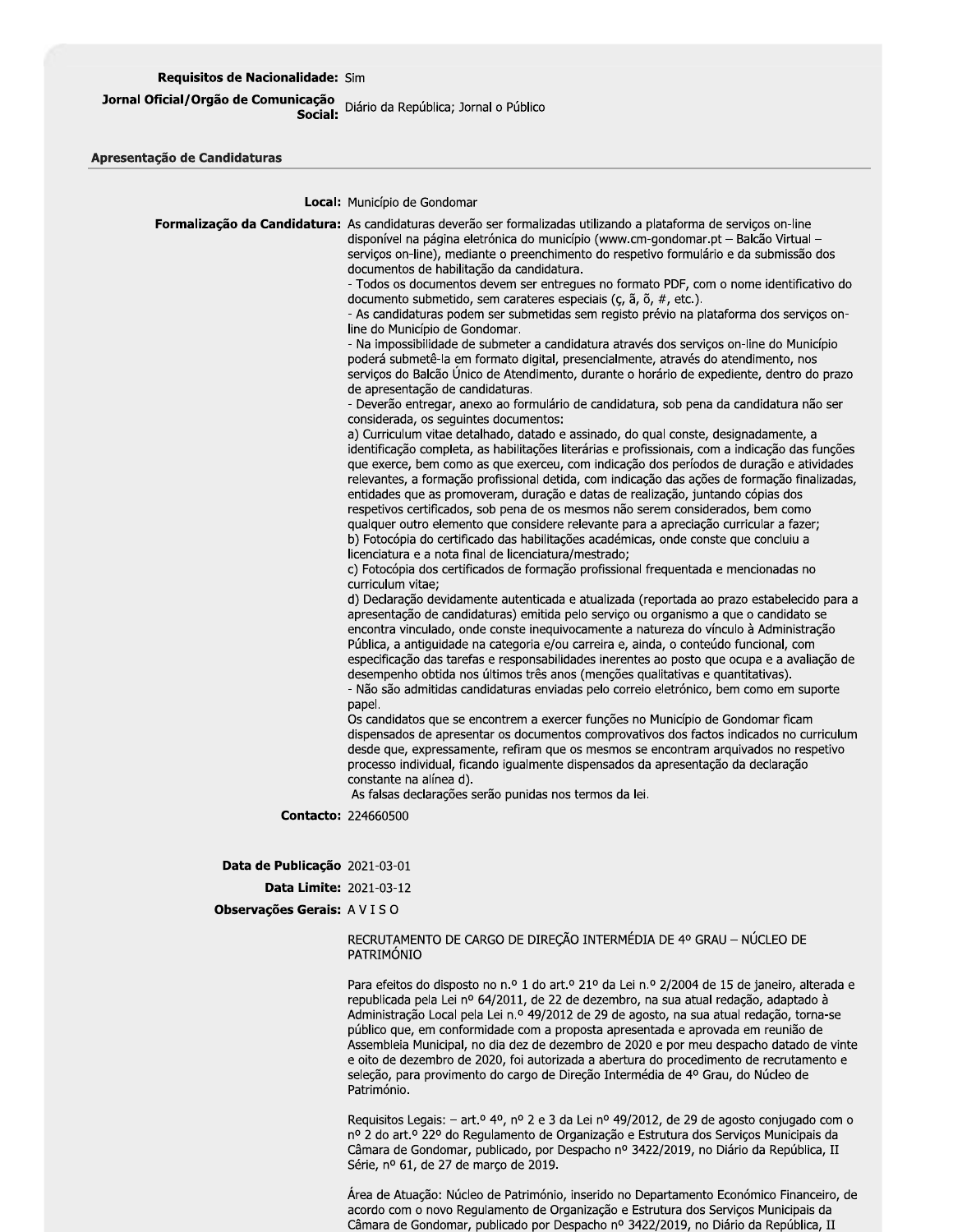Série, nº 61, de 27 de março de 2019, conjugada com o despacho nº 5530/2019, no Diário da República, II Série, nº 109, de 6 de junho de 2019.

Remuneração: 1.618,26€ Suplemento Mensal: 0,00€

Conteúdo Funcional: As competências do cargo a prover constam no art.<sup>o</sup> 15<sup>o</sup> da Lei n<sup>o</sup> 49/2012 de 29/08, conjugadas com o art.º 21 do Regulamento de Organização e Estrutura dos Serviços Municipais da Câmara de Gondomar, bem como, complementadas com as competências previstas para o respetivo Núcleo, sem prejuízo de outras que lhe venham a ser cometidas no âmbito de regulamentação interna dos serviços e as competências que lhe venham a ser delegadas, nos termos da lei.

Habilitação Literária: Escolaridade obrigatória. Descrição da Habilitação: Habilitação ao nível da Escolaridade obrigatória.

Perfil Pretendido: Trabalhador com relação jurídica de emprego público por tempo indeterminado, dotados de competência técnica e aptidão para o exercício de funções de direção, coordenação e controlo que reúnam, cumulativamente, os seguintes requisitos: habilitação ao nível da escolaridade obrigatória; 3 anos de experiência profissional no exercício de funções de chefia técnica e administrativa ou funções exercidas com responsabilidade e autonomia técnica; formação adequada ao exercício de funções no cargo a prover; possuir espírito de iniciativa e de equipa, capacidades de comunicação, de planeamento e de organização, gestão de conflitos e decisão, bem como experiência no âmbito da área específica das funções a desempenhar, inseridas, no exercício em geral, das atribuições e competências definidas por lei, bem como o definido no Regulamento de Organização e Estrutura dos Serviços Municipais da Câmara Municipal de Gondomar, no que concerne ao Núcleo em causa.

Métodos de seleção a utilizar: Avaliação Curricular e Entrevista Pública. Avaliação Curricular: visa avaliar as aptidões profissionais dos candidatos para o exercício do cargo a prover, com base na análise do respetivo curriculum vitae, tendo em conta os seguintes parâmetros: Habilitação Académica, Formação Profissional, Experiência Profissional Pública/Autárquica, Experiência Profissional em cargos dirigentes, bem como experiência profissional no desempenho de funções similares.

Entrevista Profissional: visa avaliar, numa relação interpessoal e de forma objetiva e sistemática, as aptidões profissionais e pessoais dos candidatos, bem como os conhecimentos/experiência das funções a exercer, tendo por base avaliar em termos gerais as qualidades intelectuais, contacto e comunicação, atitude profissional e cultura, cujos fatores de apreciação atenderão à adequação do perfil pessoal dos candidatos ao exercício do cargo a prover. Os fatores a ponderar na entrevista são: Orientação para Resultados (OR), Planeamento e Organização/Liderança e Gestão de Pessoal (POLGP), Conhecimentos Especializados e Experiência (CEE) e Comunicação/Negociação e Persuasão (CNP).

#### Composição do Júri:

Presidente do Júri: Dr.ª Anabela Maria Freire de Sousa, Diretora do Departamento Económico e Financeiro;

Vogais efetivos: Dr.ª Carlota Ferreira Brás César Teixeira, Chefe de Divisão de Recursos Humanos, que substituirá o presidente do júri nas suas faltas e impedimentos, e Dr. António Albertino Martins Ferreira, Chefe de Divisão de Contabilidade;

Vogais Suplentes: Dr.<sup>a</sup> Maria Laurinda Lobo Cerqueira, Diretora de Departamento Jurídico e Dr.ª Júlia Zélia Freitas Ribeiro, Diretora de Departamento de Atendimento Municipal e Inovacão.

Local de Trabalho: Município de Gondomar.

Prazo de candidaturas: A data limite para apresentação de candidaturas é de 10 dias úteis a contar da data da publicação deste aviso na Bolsa de Emprego Público.

#### Formalização de candidaturas:

As candidaturas deverão ser formalizadas utilizando a plataforma de serviços on-line disponível na página eletrónica do município (www.cm-gondomar.pt - Balcão Virtual serviços on-line), mediante o preenchimento do respetivo formulário e da submissão dos documentos de habilitação da candidatura.

- Todos os documentos devem ser entregues no formato PDF, com o nome identificativo do documento submetido, sem carateres especiais (ç, ã, õ, #, etc.).

- As candidaturas podem ser submetidas sem registo prévio na plataforma dos serviços online do Município de Gondomar.

- Na impossibilidade de submeter a candidatura através dos serviços on-line do Município poderá submetê-la em formato digital, presencialmente, através do atendimento, nos serviços do Balcão Único de Atendimento, durante o horário de expediente, dentro do prazo de apresentação de candidaturas.

- Deverão entregar, anexo ao formulário de candidatura, sob pena da candidatura não ser considerada, os seguintes documentos:

a) Curriculum vitae detalhado, datado e assinado, do qual conste, designadamente, a identificação completa, as habilitações literárias e profissionais, com a indicação das funções que exerce, bem como as que exerceu, com indicação dos períodos de duração e atividades